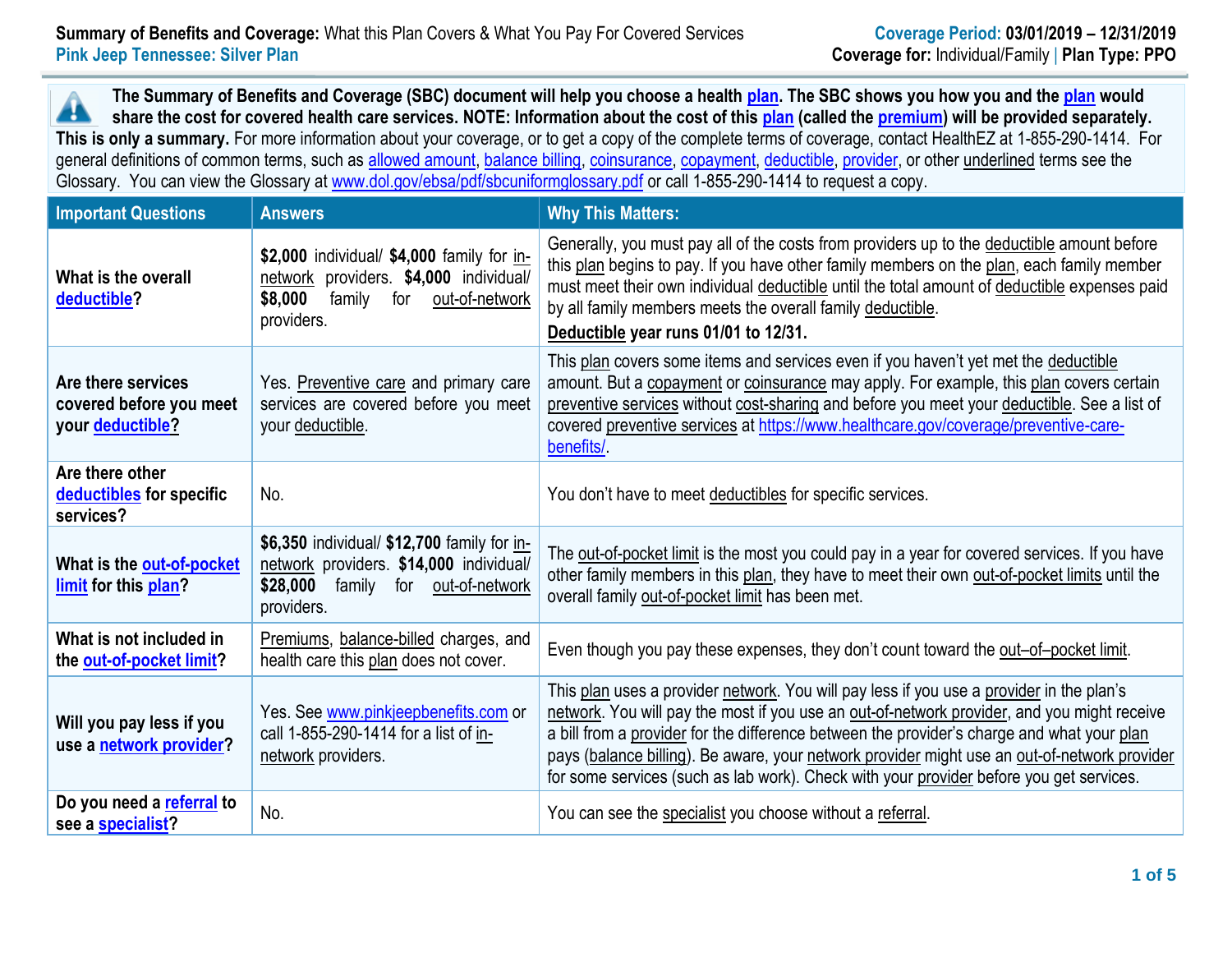## All **[copayment](https://www.healthcare.gov/sbc-glossary/#copayment)** and **[coinsurance](https://www.healthcare.gov/sbc-glossary/#coinsurance)** costs shown in this chart are after your **[deductible](https://www.healthcare.gov/sbc-glossary/#deductible)** has been met, if a **[deductible](https://www.healthcare.gov/sbc-glossary/#deductible)** applies.  $\blacktriangle$

| <b>Common</b>                                                                                                                                                      | <b>Services You May Need</b>                        |                                                             | <b>What You Will Pay</b>       | <b>Limitations, Exceptions, &amp; Other Important</b>                                                                                                              |  |
|--------------------------------------------------------------------------------------------------------------------------------------------------------------------|-----------------------------------------------------|-------------------------------------------------------------|--------------------------------|--------------------------------------------------------------------------------------------------------------------------------------------------------------------|--|
| <b>Medical Event</b>                                                                                                                                               |                                                     | <b>Network Provider</b>                                     | <b>Out-of-Network Provider</b> | <b>Information</b>                                                                                                                                                 |  |
|                                                                                                                                                                    |                                                     | (You will pay the least)                                    | (You will pay the most)        |                                                                                                                                                                    |  |
| If you visit a health<br>care provider's office<br>or clinic                                                                                                       | Primary care visit to treat an<br>injury or illness | \$35/Visit                                                  | 50% Coinsurance                | Deductible does not apply.                                                                                                                                         |  |
|                                                                                                                                                                    | Specialist visit                                    | \$35/Visit<br>50% Coinsurance                               |                                | Deductible does not apply.                                                                                                                                         |  |
|                                                                                                                                                                    | Preventive care/screening/<br>immunization          | No charge                                                   | 50% Coinsurance                | You may have to pay for services that aren't<br>preventive. Ask your provider if the services<br>needed are preventive. Then check what your<br>plan will pay for. |  |
| If you have a test                                                                                                                                                 | Diagnostic test (x-ray, blood<br>work)              | No charge                                                   | 50% Coinsurance                | None                                                                                                                                                               |  |
|                                                                                                                                                                    | Imaging (CT/PET scans, MRIs)                        | 20% Coinsurance                                             | 50% Coinsurance                | Precertification required                                                                                                                                          |  |
| If you need drugs to<br>treat your illness or<br>condition<br>More information about<br>prescription drug<br>coverage is available at<br>www.pinkjeepbenefits.com. | Generic drugs                                       | Retail: \$10/Prescription<br>Mail order: \$30/Prescription  |                                | Retail and mail order available up to 90-day<br>supply. Deductible does not apply.                                                                                 |  |
|                                                                                                                                                                    | Preferred brand drugs                               | Retail: \$35/Prescription<br>Mail order: \$105/Prescription |                                | Retail and mail order available up to 90-day<br>supply. Deductible does not apply.                                                                                 |  |
|                                                                                                                                                                    | Non-preferred brand drugs                           | Retail: \$60/Prescription<br>Mail order: \$180/Prescription |                                | Retail and mail order available up to 90-day<br>supply. Deductible does not apply.                                                                                 |  |
|                                                                                                                                                                    | <b>Specialty drugs</b>                              | Retail & Mail order: \$80/Prescription                      |                                | Retail and mail order available up to 30-day<br>supply. Deductible does not apply.                                                                                 |  |
| If you have outpatient<br>surgery                                                                                                                                  | Facility fee (e.g., ambulatory<br>surgery center)   | 20% Coinsurance                                             | 50% Coinsurance                | Preauthorization required for procedures<br>performed outside of a physician's office.                                                                             |  |
|                                                                                                                                                                    | Physician/surgeon fees                              | 20% Coinsurance                                             | 50% Coinsurance                |                                                                                                                                                                    |  |
| If you need immediate<br>medical attention                                                                                                                         | <b>Emergency room care</b>                          | \$250/Visit                                                 | \$250/Visit                    | Deductible does not apply.                                                                                                                                         |  |
|                                                                                                                                                                    | <b>Emergency medical</b><br>transportation          | 20% Coinsurance                                             | 50% Coinsurance                | True emergency covered at in-network level.                                                                                                                        |  |
|                                                                                                                                                                    | <b>Urgent care</b>                                  | \$50/Visit                                                  | 50% Coinsurance                | Deductible does not apply.                                                                                                                                         |  |
| If you have a hospital<br>stay                                                                                                                                     | Facility fee (e.g., hospital room)                  | 20% Coinsurance                                             | 50% Coinsurance                | Preauthorization required                                                                                                                                          |  |
|                                                                                                                                                                    | Physician/surgeon fees                              | 20% Coinsurance                                             | 50% Coinsurance                | Preauthorization required                                                                                                                                          |  |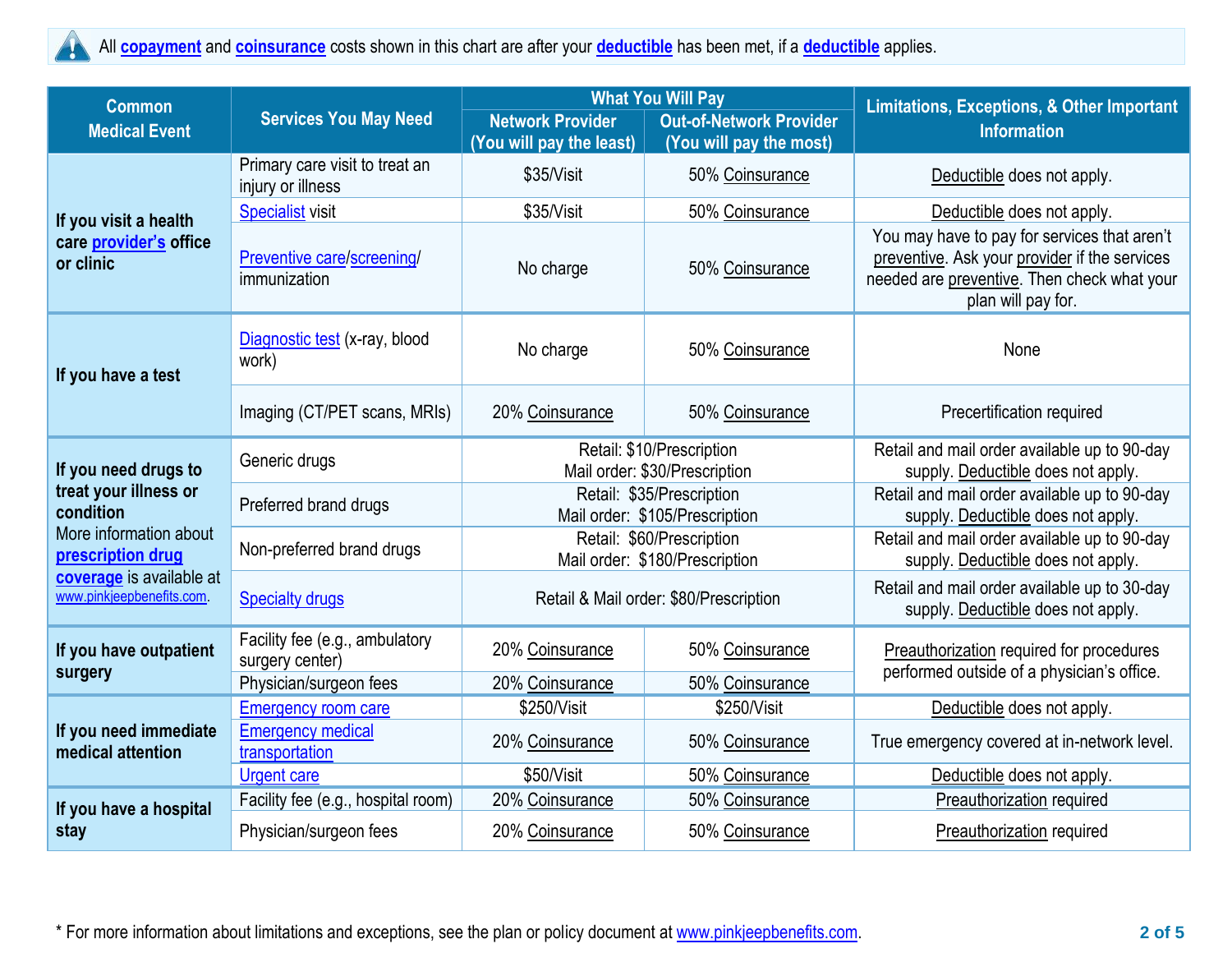| <b>Common</b>                                                                                                                                                                                  | <b>Services You May Need</b>                 | <b>What You Will Pay</b>                                  |                                       | <b>Limitations, Exceptions, &amp; Other Important</b><br><b>Information</b>                                                                                                           |  |
|------------------------------------------------------------------------------------------------------------------------------------------------------------------------------------------------|----------------------------------------------|-----------------------------------------------------------|---------------------------------------|---------------------------------------------------------------------------------------------------------------------------------------------------------------------------------------|--|
| <b>Medical Event</b>                                                                                                                                                                           |                                              | <b>Network Provider</b><br><b>Out-of-Network Provider</b> |                                       |                                                                                                                                                                                       |  |
|                                                                                                                                                                                                |                                              | (You will pay the least)                                  | (You will pay the most)               |                                                                                                                                                                                       |  |
| If you need mental<br>health, behavioral                                                                                                                                                       | Outpatient services                          | \$35/Visit                                                | 50% Coinsurance                       | Deductible does not apply.                                                                                                                                                            |  |
| health, or substance<br>abuse services                                                                                                                                                         | Inpatient services                           | 20% Coinsurance                                           | 50% Coinsurance                       | <b>Preauthorization required</b>                                                                                                                                                      |  |
|                                                                                                                                                                                                | Office visits                                | No Charge                                                 | 50% Coinsurance                       | Cost sharing does not apply to certain                                                                                                                                                |  |
| If you are pregnant                                                                                                                                                                            | Childbirth/delivery professional<br>services | 20% Coinsurance                                           | 50% Coinsurance                       | preventive services. Depending on the type of<br>services, coinsurance may apply. Maternity                                                                                           |  |
|                                                                                                                                                                                                | Childbirth/delivery facility<br>services     | 20% Coinsurance                                           | 50% Coinsurance                       | care may include tests and services described<br>elsewhere in the SBC (i.e. ultrasound).                                                                                              |  |
|                                                                                                                                                                                                | Home health care                             | 20% Coinsurance                                           | 50% Coinsurance                       | <b>Preauthorization required</b><br>100 visit limit per year.                                                                                                                         |  |
|                                                                                                                                                                                                | <b>Rehabilitation services</b>               | \$35/Visit                                                | 50% Coinsurance                       | 25 combined visit limit per year.                                                                                                                                                     |  |
| If you need help<br>recovering or have<br>other special health<br>needs                                                                                                                        | <b>Habilitation services</b>                 | \$35/Visit                                                | 50% Coinsurance                       | Preauthorization required for occupational or<br>speech therapy.<br>Preauthorization required for physical therapy<br>visits in excess of annual limit.<br>Deductible does not apply. |  |
|                                                                                                                                                                                                | <b>Skilled nursing care</b>                  | 20% Coinsurance                                           | 50% Coinsurance                       | Preauthorization required<br>60-day limit per year.                                                                                                                                   |  |
|                                                                                                                                                                                                | Durable medical equipment                    | 20% Coinsurance                                           | 50% Coinsurance                       | Precertification required for charges in excess<br>of \$1,000.                                                                                                                        |  |
|                                                                                                                                                                                                | <b>Hospice services</b>                      | 20% Coinsurance                                           | 50% Coinsurance                       | <b>Preauthorization required</b>                                                                                                                                                      |  |
| If your child needs                                                                                                                                                                            | Children's eye exam                          | No Charge                                                 | 50% Coinsurance                       | Limit of 1 routine exam per year.                                                                                                                                                     |  |
| dental or eye care                                                                                                                                                                             | Children's glasses                           | <b>Not Covered</b>                                        | <b>Not Covered</b>                    | None                                                                                                                                                                                  |  |
|                                                                                                                                                                                                | Children's dental check-up                   | Not Covered                                               | Not Covered                           | None                                                                                                                                                                                  |  |
| <b>Excluded Services &amp; Other Covered Services:</b>                                                                                                                                         |                                              |                                                           |                                       |                                                                                                                                                                                       |  |
|                                                                                                                                                                                                |                                              |                                                           |                                       | Services Your Plan Generally Does NOT Cover (Check your policy or plan document for more information and a list of any other excluded services.)                                      |  |
| Cosmetic surgery                                                                                                                                                                               | ٠                                            | $\bullet$<br>Hearing Aids                                 |                                       | Long-term care                                                                                                                                                                        |  |
| Weight loss programs                                                                                                                                                                           |                                              | <b>Bariatric Surgery</b>                                  |                                       | Non-emergency care when traveling outside<br>the U.S.                                                                                                                                 |  |
| Other Covered Services (Limitations may apply to these services. This isn't a complete list. Please see your plan document.)                                                                   |                                              |                                                           |                                       |                                                                                                                                                                                       |  |
| Infertility Treatment (correction of<br>Emergency care when traveling outside the<br>$\bullet$<br>physiological abnormalities)<br>U.S.<br>Routine Eye Care (one visit/yr)<br>Chiropractic Care |                                              |                                                           | Private Duty Nursing (inpatient only) |                                                                                                                                                                                       |  |

\* For more information about limitations and exceptions, see the plan or policy document at [www.pinkjeepbenefits.com.](http://www.pinkjeepbenefits.com/) **3 of 5**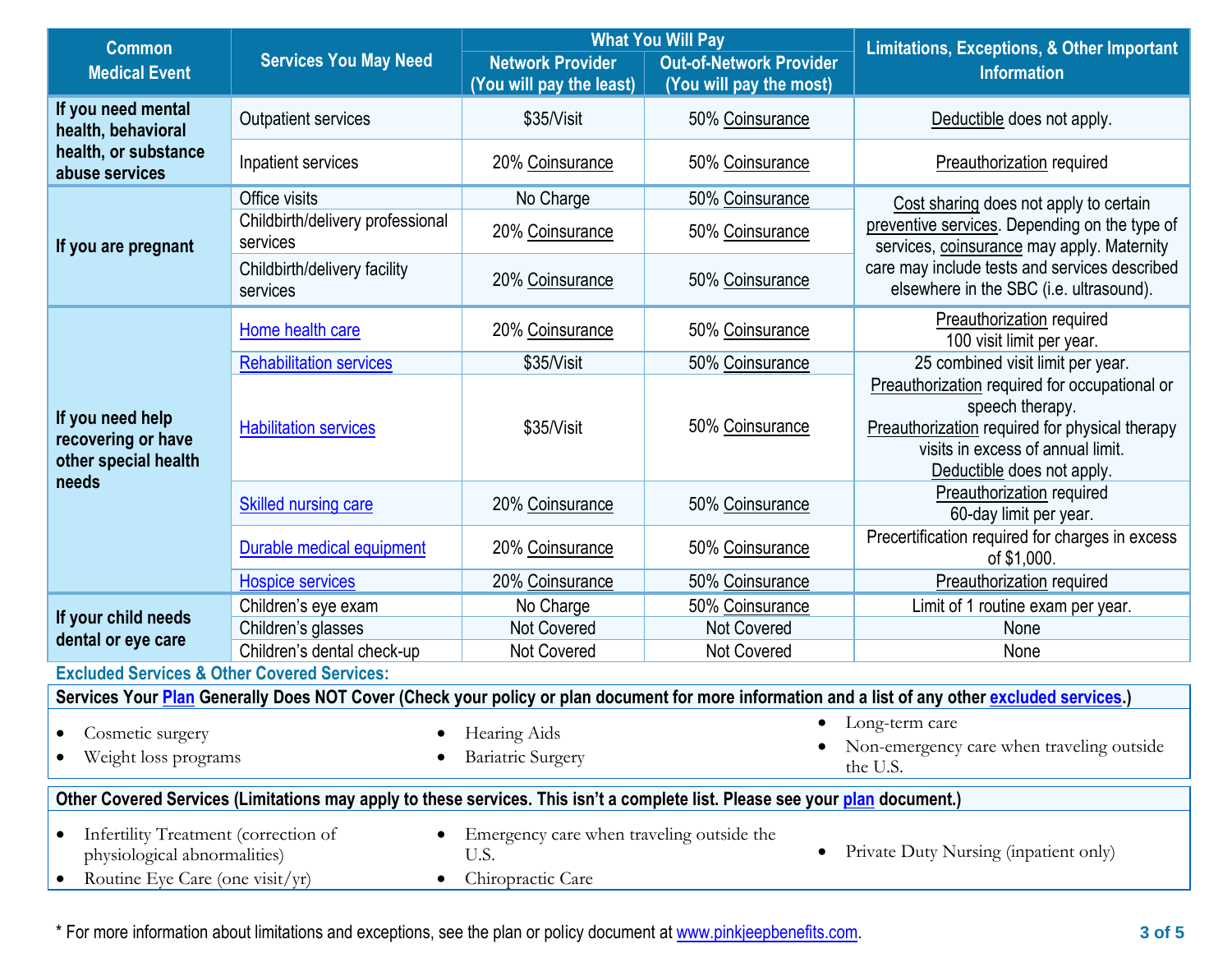Your Rights to Continue Coverage: There are agencies that can help if you want to continue your coverage after it ends. For more information on your rights to continue coverage, contact the plan at 1-855-290-1414. You may also Department of Labor's Employee Benefits Security Administration at 1-866-444-EBSA (3272) or [www.dol.gov/ebsa/healthreform,](http://www.dol.gov/ebsa/healthreform) your state insurance department, or the U.S. Department of Health and Human Services at 1-877-267-2323 x61565 or [www.cciio.cms.gov.](http://www.cciio.cms.gov/) Other coverage options may be available to you too, including buying individual insurance coverage through the Health Insurance Marketplace. For more information about the Marketplace, visit [www.HealthCare.gov](http://www.healthcare.gov/) or call 1-800-318-2596.

Your Grievance and Appeals Rights: There are agencies that can help if you have a complaint against your plan for a denial of a claim. This complaint is called a grievance or appeal. For more information about your rights, look at the explanation of benefits you will receive for that medical claim. Your plan documents also provide complete information to submit a claim, appeal, or a grievance for any reason to your plan. For more information about your rights, this notice, or assistance, contact: HealthEZ at 1-855-290-1414 or the Department of Labor's Employee Benefits Security Administration at 1-866-444-3272 or [www.dol.gov/ebsa/healthreform.](http://www.dol.gov/ebsa/healthreform)

## **Does this plan provide Minimum Essential Coverage? Yes**

If you don't have [Minimum Essential Coverage](https://www.healthcare.gov/sbc-glossary/#minimum-essential-coverage) for a month, you'll have to make a payment when you file your tax return unless you qualify for an exemption from the requirement that you have health coverage for that month.

## **Does this plan meet the Minimum Value Standards? Yes**

If your [plan](https://www.healthcare.gov/sbc-glossary/#plan) doesn't meet the [Minimum Value Standards,](https://www.healthcare.gov/sbc-glossary/#minimum-value-standard) you may be eligible for a [premium tax credit](https://www.healthcare.gov/sbc-glossary/#premium-tax-credits) to help you pay for a plan through the [Marketplace.](https://www.healthcare.gov/sbc-glossary/#marketplace)

## **Language Access Services:**

[Spanish (Español): Para obtener asistencia en Español, llame al 1-855-290-1414 [Tagalog (Tagalog): Kung kailangan ninyo ang tulong sa Tagalog tumawag sa 1-855-290-1414 [Chinese (中文): 如果需要中文的帮助,请拨打这个号码 1-855-290-1414 [Navajo (Dine): Dinek'ehgo shika at'ohwol ninisingo, kwiijigo holne' 1-855-290-1414

––––––––––––––––––––––*To see examples of how this plan might cover costs for a sample medical situation, see the next section.–––––––––––*–––––––––––